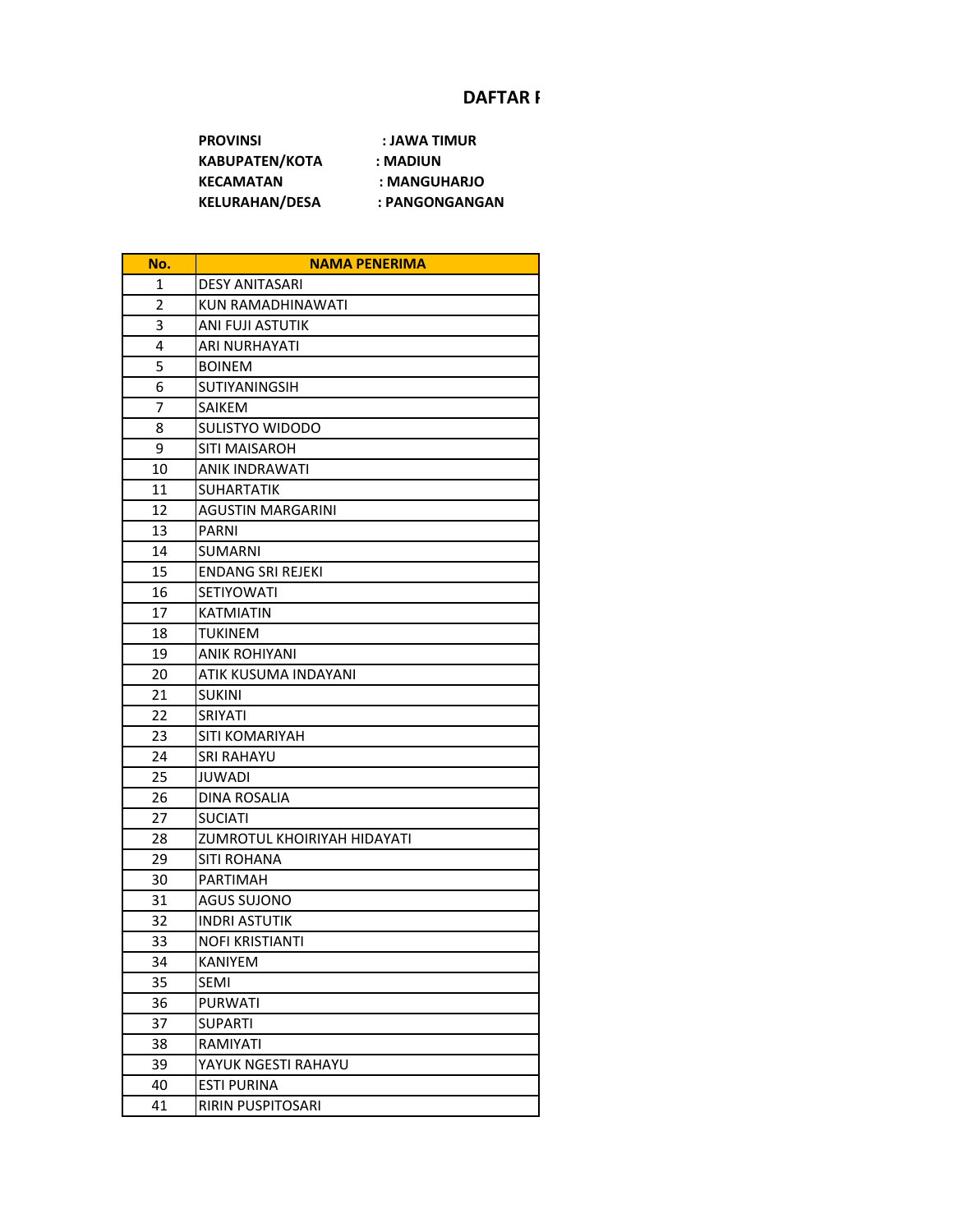| 42 | LIDIA KRISTIANA TANUJAYA |
|----|--------------------------|
| 43 | WARINI                   |
| 44 | DINA PUJI LESTARI        |
| 45 | SARMINI                  |
| 46 | SUPARMI                  |
| 47 | SITI MUSLIKAH            |
| 48 | <b>WIDYATUN</b>          |
| 49 | <b>EKO SETYOWATI</b>     |
| 50 | <b>ARIK SETYANINGSIH</b> |
| 51 | PAERAH                   |
| 52 | SRI MULYATI              |
| 53 | <b>NILAWATI</b>          |
| 54 | <b>GATOT SETIYO</b>      |
| 55 | SATIYEM                  |
| 56 | IRIANTI MUJI LESTARI     |
| 57 | <b>ELIN PROBOWATI</b>    |
| 58 | SUSANTI                  |
| 59 | <b>PURWATI</b>           |
| 60 | <b>EMI RISTIANI</b>      |
| 61 | <b>MUJIATI</b>           |
| 62 | <b>DWI WIDOWATI</b>      |
| 63 | WAHYU ROSITA SARI        |
| 64 | <b>MARIYATI</b>          |
| 65 | JUMIRAH                  |
| 66 | <b>DERI HARMOKO</b>      |
| 67 | ETIK                     |
| 68 | RINDY DEVITA OKTAVIA     |
| 69 | KARMI                    |
| 70 | RISKI AYU PRATIWI        |
| 71 | RUMIYATI                 |
| 72 | SRIYATUN                 |
| 73 | UMI RODLIYAH             |
| 74 | ORIZHA YUNIARTIKA        |
| 75 | LILIS CAHYANINGRUM       |
| 76 | SUWARNI                  |
| 77 | TYASNING HERMANUWATI     |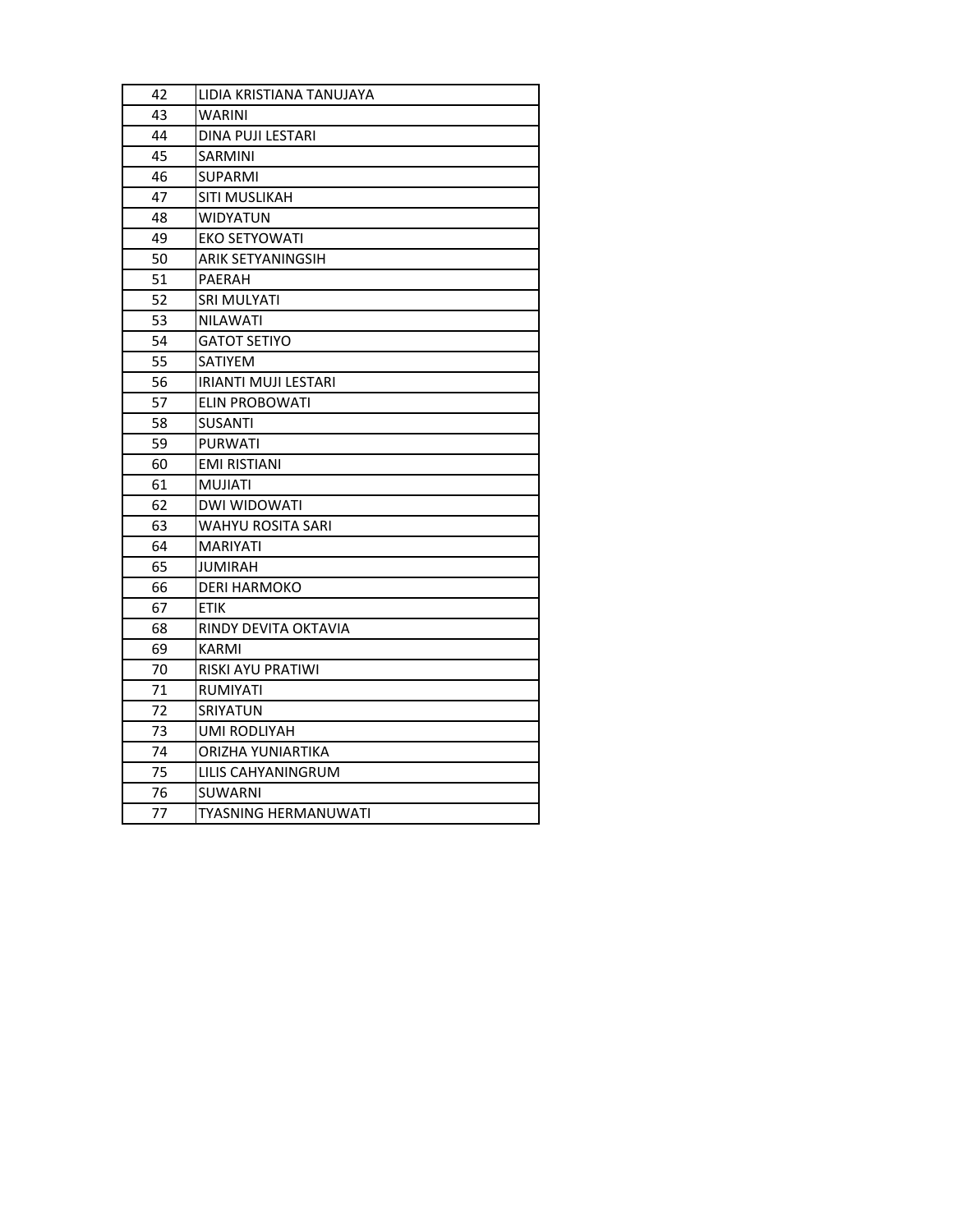## **PENERIMA BERAS PPKM PKH 2021**

| <b>ALAMAT</b>                                | <b>RW</b> | RT |
|----------------------------------------------|-----------|----|
| GG SENENG 42 RW 009 RT 024                   | 24        | 24 |
| JL ANJASMORO NO 10 RT 15 RW 05               | 15        | 15 |
| JL MERAPI GG LODAYAN NO 26 RT 21 RW 07       | 21        | 21 |
| JL. A. YANU GG TRUBUS 6 B RW 004 RT 011      | 11        | 11 |
| JL. MERAPI 14 RW 007 RT 019                  |           |    |
| JL. MERAPI GG LODAYAN 36 RW 007 RT 020       |           |    |
| JL. A. YANI GG PRAWIROYUDO RW 005 RT 014     | 14        | 14 |
| GG KAUMAN 17 RW 001 RT 001                   | 1         | 1  |
| JL PANDAN NO 7 RT 19 RW 07                   | 19        | 19 |
| JL MERAPI GG LODAYAN NO 35 RT 20 RW 07       | 20        | 20 |
| IJL. SEMERU 4 RW 008 RT 023                  | 23        | 23 |
| JL. MERAPI 25 RW 008 RT 022                  |           |    |
| JL MJ SUNGKONO RW 001 RT 003                 | 3         | 3  |
| JL MERAPI GG LODAYAN RW 007 RT 018           | 18        | 18 |
| JL. MERAPI GG LODAYAN 21 RW 007 RT 021       | 21        | 21 |
| JL A YANI GG PAMONGRINI 9 RW 005 RT 015      | 15        | 15 |
| JL AHMAD YANI GG TRUBUS 2 RT 11 RW 04        | 11        | 11 |
| JL. MERAPI GG LODAYAN 9 B RW 007 RT 018      | 18        | 18 |
| JL MURIA 1 RW 001 RT 001                     | 1         | 1  |
| JL MJ SUNGKONO 366B RW 001 RT 003            | 3         | 3  |
| JL ANJASMORO BARAT RW 004 RT 011             | 11        | 11 |
| JL. P.SUDIRMAN GG SEPUHAN 12 RW 009 RT 025   |           |    |
| JL PANDAN NO 7 RW 007 RT 019                 | 19        | 19 |
| JL MERAPI GG LODAYAN 25 RW 007 RT 020        | 20        | 20 |
| RT 25 RW 09                                  | 25        | 25 |
| JL AHMAD YANI GG TRUBUS 14B RT 11 RW 004     | 11        | 11 |
| JL.MERBABU GG SURONATAN B RW 003 RT 007      |           |    |
| JL. MERAPI GG LODAYAN 29 RW 007 RT 018       | 18        | 18 |
| JL. MERAPI GG LODAYAN 36 RW 007 RT 020       | 20        | 20 |
| JL MERBABU GG PANTIWANGUNAN RW 003 RT 008    | 8         | 8  |
| JL.PANGLIMA SUDIRMAN NO.28 RT 25 RW 09       | 25        | 25 |
| IJL A YANI GG ISKAL RW 004 RT 009            | 9         | 9  |
| JL SEMERU NO 7 RT 24 RW 09                   |           |    |
| JL MAYJEN SUNGKONO RW 001 RT 003             | 3         | 3  |
| JL MJ SUNGKONO RW 001 RT 003                 | 3         | 3  |
| JL. A. YANI GG TRUBUS 6 RW 004 RT 011        |           |    |
| JL ANJASMORO GG PAMONGAN NO 3A RW 005 RT 013 | 13        | 13 |
| JL MJ SUNGKONO GG MUSHOLLA RW 001 RT 003     | 3         | 3  |
| JL A YANI GG TRUBUS 4 RW 004 RT 011          | 11        | 11 |
| JL. A. YANI GG RONJE 7 RW 005 RT 012         | 12        | 12 |
| JL MURIA GG KAUMAN NO 5 RW 002 RT 005        | 5         | 5  |